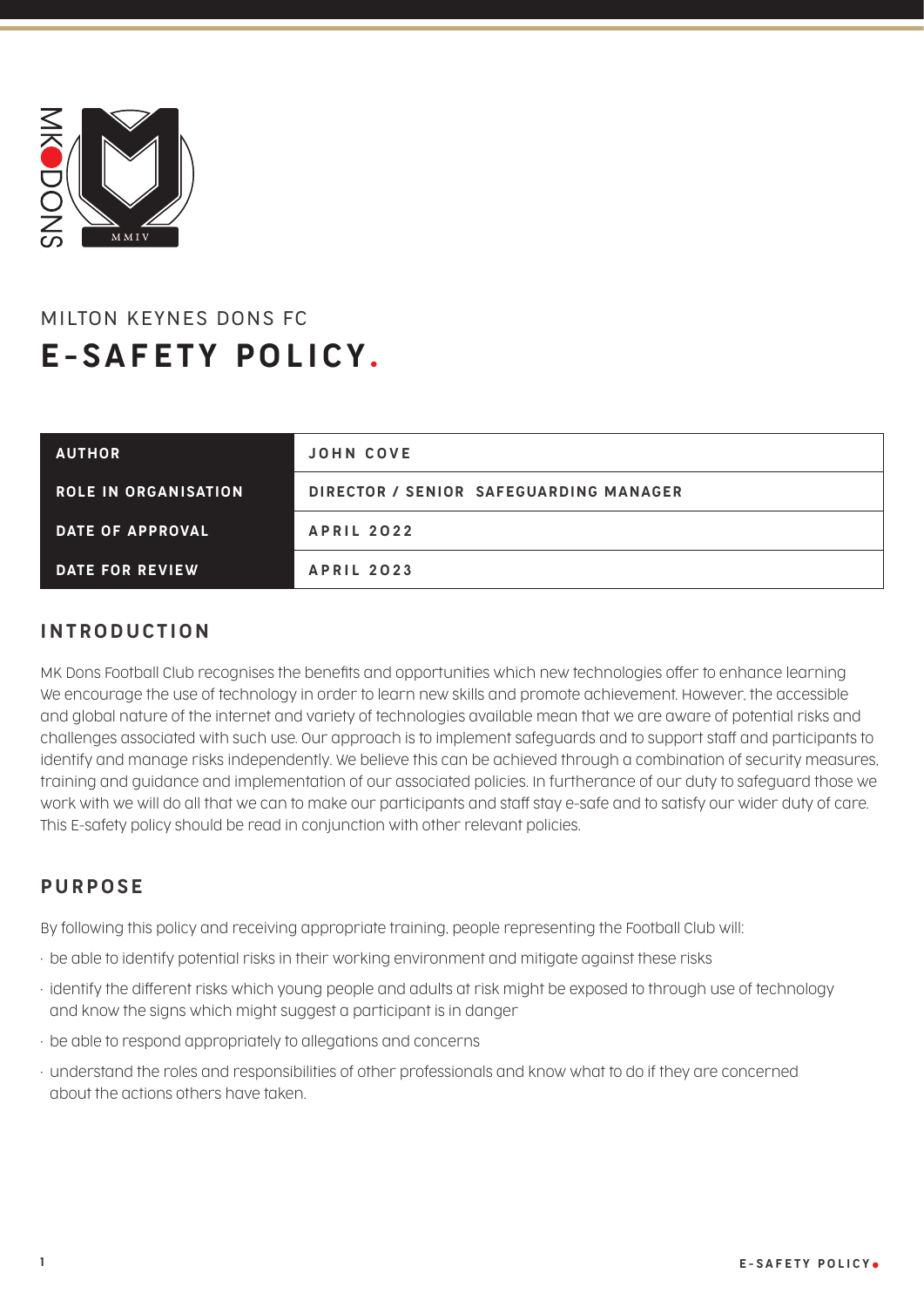

Leaders with the Football Club will:

- monitor the implication of this policy
- arrange and mandate regular training for all staff, which is appropriate to their role and responsibility
- ensure lessons are learnt through their own regular evaluations and feedback from other agencies
- respond to any concerns promptly which implicate Football Club staff or volunteers

# E-SAFETY RISKS

his policy identifies the risks and details the strategies involved in minimising E- Safety risks. Guidance on dealing with youth produce sexual imagery can be found in Appendix 1 of this policy.

#### Examples of E-Safety Content

- Exposure to age-inappropriate material
- Exposure to inaccurate or misleading information
- Exposure to socially unacceptable material, such as that inciting violence, hate or intolerance
- Exposure to illegal material, such as images of child abuse
- Exposure to extremist or radical views /materials

#### Examples of E-Safety Contact

- Grooming using communication technologies, leading to sexual assault and/or child prostitution
- Grooming using extremist or radical views/materials for the purpose of illegal activity

#### Examples of E-Safety Commerce

- Exposure of minors to inappropriate commercial advertising
- Exposure to online gambling services
- Commercial and financial scams

#### Examples of E-Safety Culture

- Bullying via websites, mobile phones or other forms of communication device
- Downloading of copyrighted materials e.g. music and films

### POLICY SCOPE

The policy applies to all members of staff, volunteers and participants who have access to the MK Dons Football Club IT systems; both on the premises and remotely. The E-Safety Policy applies to all use of the internet and electronic communication devices such as e-mail, mobile phones, games consoles, social networking sites, and any other systems that use the internet for connection and providing of information. It should also be read alongside the Football Club's Data Protection Policy.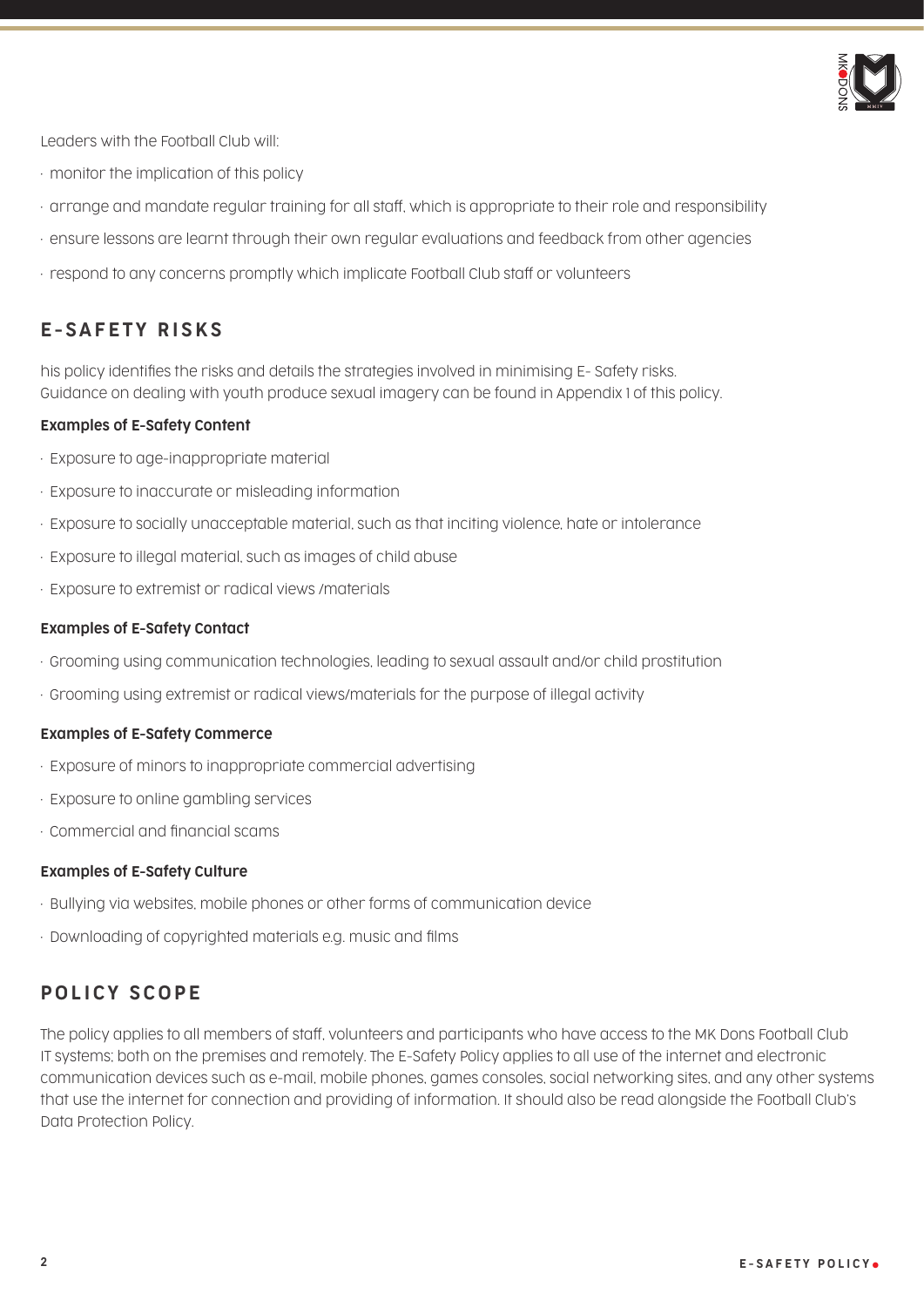

# ROLES & RESPONSIBILITIES

Safeguarding is everybody's business at MK Dons Football Club. There are clear lines of responsibility for reporting concerns regarding safeguarding within MK Dons Football Club. The first point of contact should be the Designated Safeguarding Officer. All staff & volunteers are responsible for ensuring the safety of participants and should report any concerns immediately to their line manager. When informed about an e-safety incident, staff members must take particular care not to guarantee any measure of confidentiality towards either the individual reporting it, or to those involved.

All participants must know what to do if they have e-safety concerns and who to talk to. In most cases, this will be a Designated Safeguarding Officer. Where any report of an e-safety incident is made, all parties should know what procedure is triggered and how this will be followed up. Where management considers it appropriate, the Designated Safeguarding Officer may be asked to intervene with appropriate additional support from external agencies.

## **SECURITY**

MK Dons Football Club will do all that it can to make sure the network is safe and secure. Every effort will be made to keep security software up to date. Appropriate security measures will include the use of enhanced filtering and protection of firewalls, servers, routers, work stations etc. to prevent accidental or malicious access of systems and information. Digital communications, including email and internet postings, over the network, will be monitored.

Personal electronic equipment, e.g. phones, laptops, ipads etc. must not be used to hold or transmit personal data of anyone related to the business without the express permission of the Executive Director and the IT department. Failure to adhere to this may be considered Gross Misconduct.

### BEHAVIOUR

MK Dons Football Club will ensure that all users of technologies adhere to the standard of behaviour as Football Club out in the Staff Handbook or in the case of the participant in the learner agreement. MK Dons Football Club will not tolerate any abuse of IT systems. Whether offline or online, communications by staff and volunteers should be courteous and respectful at all times. Any reported incident of bullying or harassment or other unacceptable conduct will be treated seriously and in line with the participant and staff disciplinary policies and procedures.

Where conduct is found to be unacceptable MK Dons Football Club will deal with the matter via internal disciplinary procedures as described in the staff handbook. Where conduct is considered illegal MK Dons Football Club will report the matter to the police.

### USE OF IMAGES AND VIDEO

The use of images, or photographs, is an integral element to some learning programmes and should be encouraged where there is no breach of copyright or other rights of another person. This will include images downloaded from the internet and images belonging to staff or participants.

All participants and staff should be aware of the risks in downloading these images as well as posting them online and sharing them with others. There are particular risks where personal images are posted onto social networking sites, for example.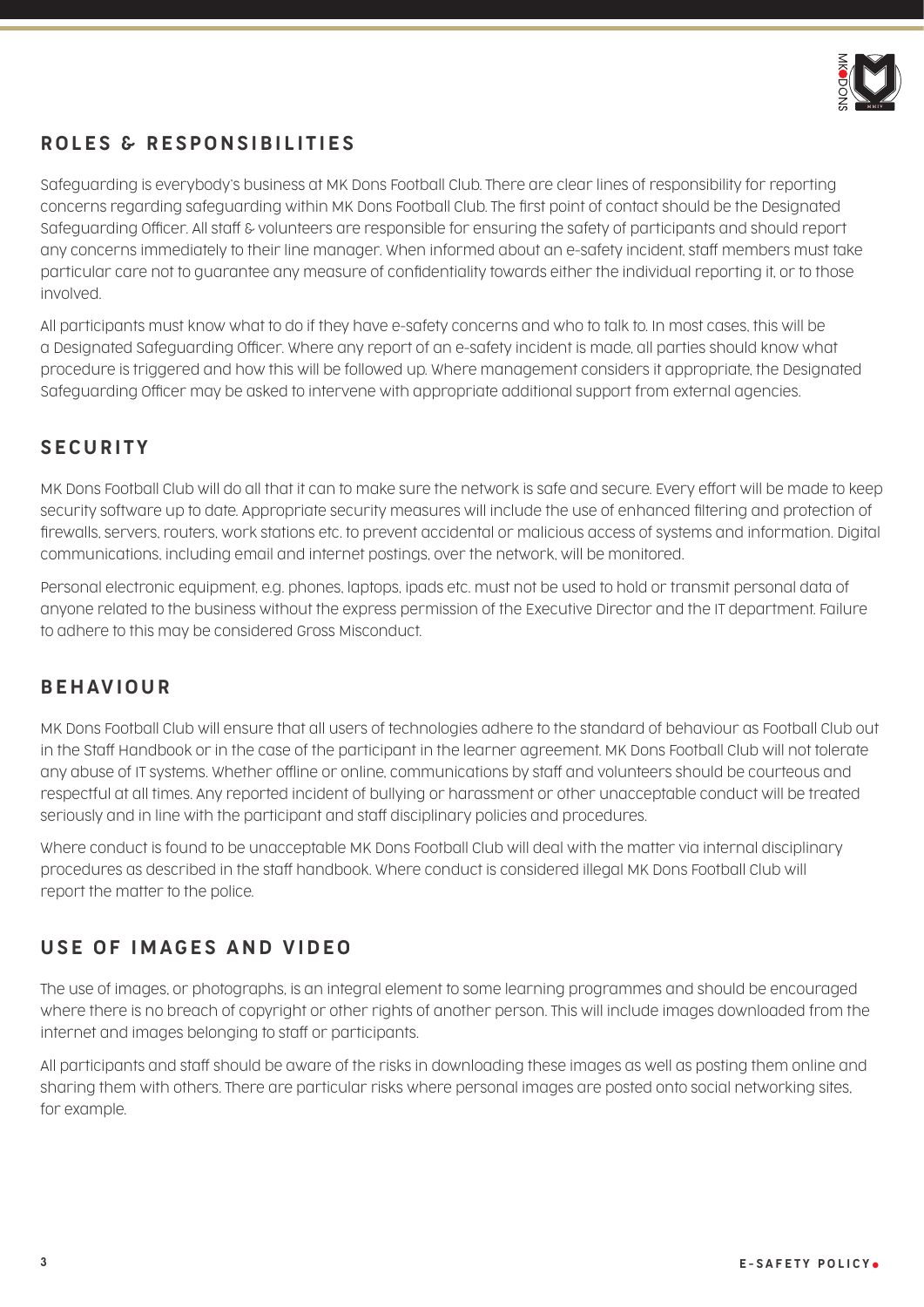

# PERSONAL INFORMATION

Personal information is information about a particular living person. MK Dons Football Club collects and stores the personal information of participants and staff regularly e.g. names, dates of birth, email addresses and information regarding participation. This information is stored in accordance with the MK Dons Data Protection Policy and the latest data protection legislation.

Staff must keep participants personal information safe and secure at all times. When using an online platform, all personal information must be password protected. No personal information of individuals is permitted offsite unless the member of staff has the permission of their Line Manager.

All personal information must be stored on centralised systems and where possible secured by password or encryption.

# EDUCATION AND TRAINING

With the current unlimited nature of internet access, it is impossible for MK Dons Football Club to eliminate all risks for staff, volunteers and participants. It is our view therefore, that MK Dons Football Club should support staff, volunteers and participants through training and signposting. This will provide them with the skills to be able to identify risks independently and manage them effectively. Staff, volunteers and participants should be signposted to Internet Safety courses at the beginning of any course or as part of the departmental induction. The guidance in this E-Safety Policy should be shared with staff, volunteers and participants by being accessible on the website and include a link to UK Safer Internet Centre.

https://www.saferinternet.org.uk/advice-centre/young-people

# INCIDENTS AND RESPONSE

Where an e-safety incident is reported to the MK Dons Football Club this matter will be dealt with very seriously. MK Dons Football Club will act immediately to prevent, as far as reasonably possible, any harm or further harm occurring. If a participant wishes to report an incident, they can do so to their tutor/coach, a member of the Designated Safeguarding Team. Where a member of staff wishes to report an incident, they must contact their line manager or a member of the designated safeguarding team. Following any incident, the Designated Safeguarding Officer will review what has happened and decide on the most appropriate and proportionate course of action. Sanctions may be put in place, external agencies may be involved or the matter may be resolved internally depending on the seriousness of the incident. Serious incidents will be dealt with by senior management, in consultation with appropriate external agencies.

Whenever in doubt, employees and volunteers should contact the one of the designated safeguarding officers on the numbers below for advice and guidance.

Senior Safeguarding Manager - John Cove 01908 622950 Designated Safeguarding Officer – Jackie Bushell 01908 622950

## SOCIAL MEDIA SAFETY

#### Conduct

Staff and volunteers are reminded that their professional responsibilities at MK Dons Football Club require them to act professionally in their social networking and internet activities, and to create a clear distinction between their social and their **professional** lives. Contact with participants must remain within the boundaries of their professional lives and contact with students should only be made through official MK Dons Football Club social media outlets. The guiding principle here is "think before you post"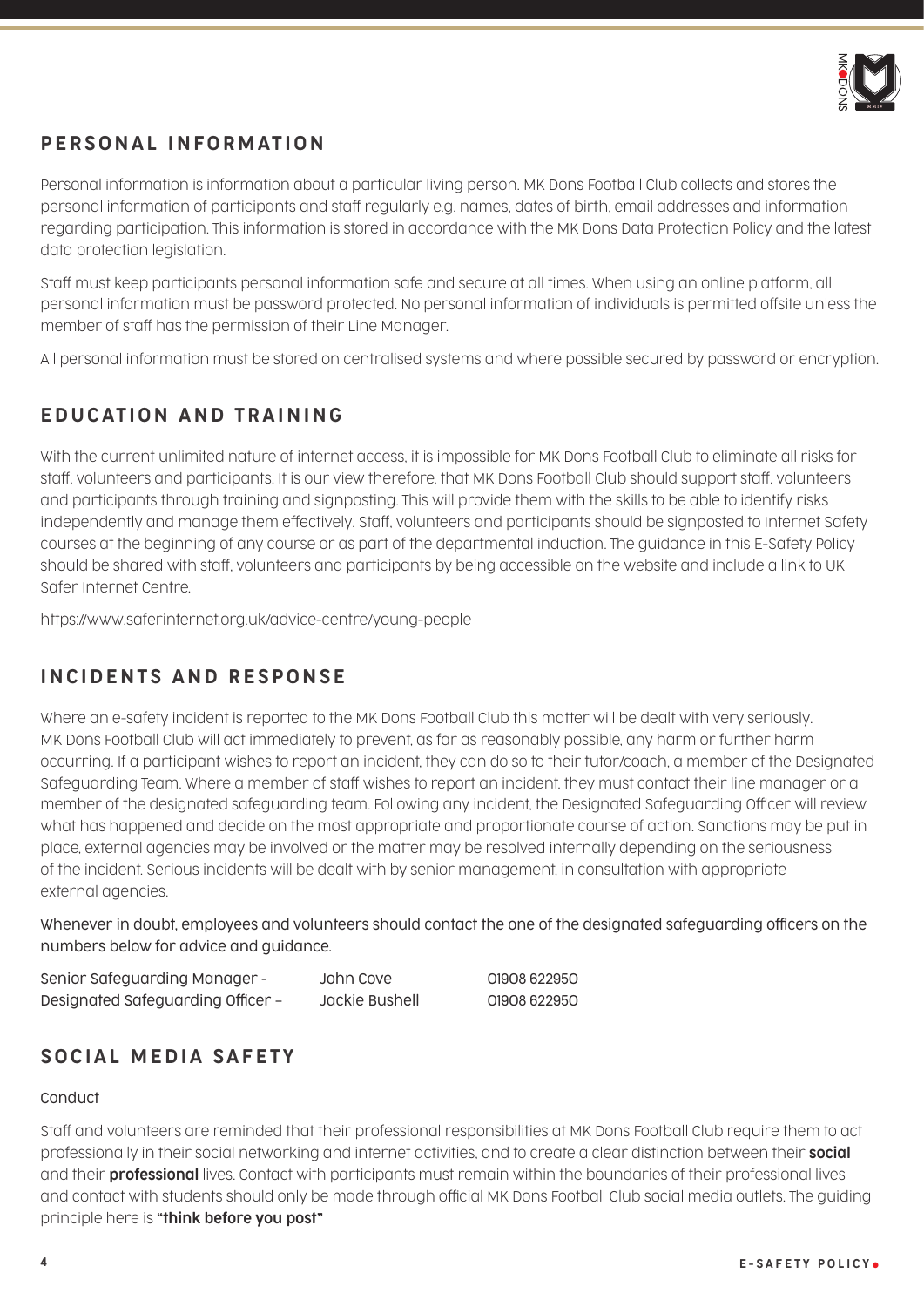

(See MK Dons Football Club Safeguarding Policy and MK Dons Football Club Staff Handbook for further guidance on conduct)

Where staff make use of web-publishing and social networks for professional purposes they are expected to:

- Behave professionally and with integrity
- Adhere to Football Club policy guidelines
- Respect their audience
- Promote productive conversations
- Protect and enhance the value of the Football Club's reputation
- Protect confidential and business sensitive information
- Be personable, add value and encourage responses
- Be proactive in correcting any errors made

Staff and volunteers must not post comments or any other information on any public forum, website, social networking site or blog:

- That are unsubstantiated and/or negative about MK Dons Football Club (or other organisations within the Group), their colleagues, our participants, parents, or customers
- That run counter to MK Dons Football Club Equality and Diversity, and Safeguarding Policies.
- That recommend or appear to endorse law breaking of any kind
- That give an account of any inappropriate behaviour
- Nor should such comments be made in emails sent in an official or professional capacity.

Communications between staff and volunteers and current or prospective participants should only take place for legitimate, professional reasons. In some cases there may be a non- professional reason for a relationship to exist beyond the Football Club (e.g. common academic interest / common membership of a club, society or team / family members). In such circumstances social communication may occur. Staff should, however, be aware of the risks involved and use their professional judgment to ensure that this communication is limited appropriately.

A member of staff inviting a current or prospective participant to join a network without any professional purpose or inviting them to 'follow' a purely personal profile will be regarded as inappropriate and potentially subject to formal disciplinary action. The risks in this situation are clear and there can be no justification and it could be considered Gross Misconduct. Where such a situation arises MK Dons Football Club reserves the right to demand an explanation for this action and act accordingly.

Accepting any invitation to 'friend', follow or become part of a current or a prospective participants personal network is also considered inappropriate no matter what platform is used.

Do not create one to one communication channels via social media with participants that are U18 or are adults at risk.

We recognise staff may wish to take part in online communities also used by participants. In such cases staff should ensure that personal information is secured. Any staff member contributing under a personal profile is obliged to ensure that minimal personal information is visible under that profile.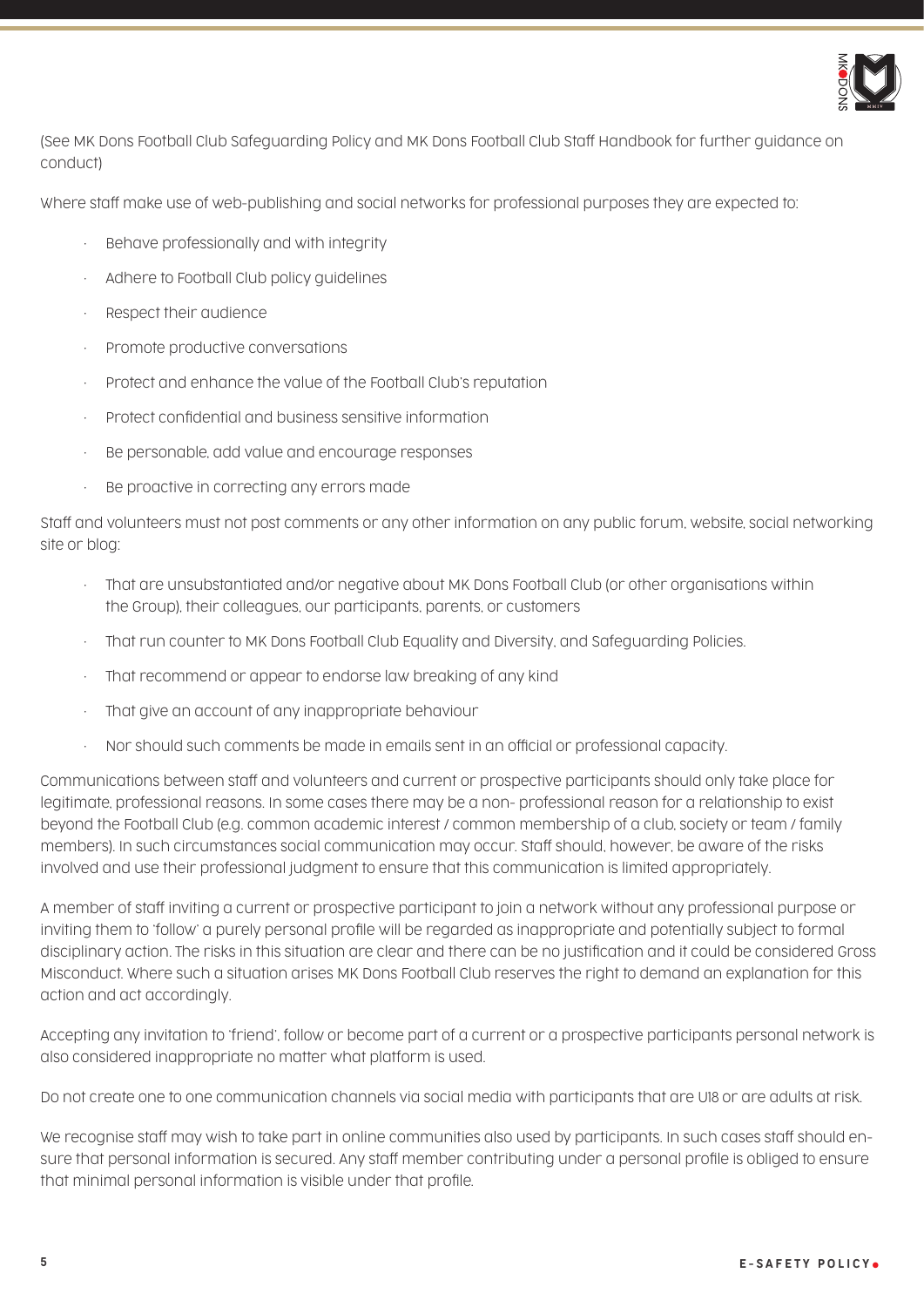

# OFFICIAL USAGE

As a general principle staff should use their MK Dons Football Club contact details or a 'professional' profile for communication with current and prospective participants, and ensure that any communication is both professional and necessary.

Email contact with participants, parents and other stakeholders should be channelled through the MK Dons Football Club email system. Staff should use the facility to Football Club up a forwarding email address where access to MK Dons Football Club webmail may present a problem.

Staff should pay particular attention when replying to emails forwarded to a personal account as these will appear to the recipient as having been sent from the personal account. MK Dons Football Club will continue to develop the use of social media for marketing, communications and education purposes.

To assist staff in posting factual and professionally presented information without using personal details line managers will coordinate guidance, support and training in the management of a professional online presence and appropriate and effective use of social networks as an educational and communication tool.

Authorised MK Dons Football Club networks (group/page/blog) which exist for a clear professional purpose should be discussed with the Senior Leadership Team who will offer advice and guidance on what is acceptable.

Staff creating or participating in authorised networks should do so either anonymously, where this is possible, or under a professional profile.

A **professional profile** is where a member of staff maintains an online presence explicitly for professional purposes. This profile should minimise any information which could be used to compromise the individual and should not be used to record social activity or personal opinion but may be used to record professional information or opinion. It is important that a professional profile is not added to non-professional networks or linked to the profiles of others except where the connection is professional. This might legitimately include links to participant groups but would be unlikely to include groups of friends / family.

## MONITORING

Under certain circumstances the Football Club may need to monitor staff and participant email communication and use of the internet via the MK Dons Football Club internet link.

We recommend that staff monitor their own online presence, in particular, any material posted by others about them.

If staff become aware of, and / or are concerned about, any critical or unprofessional comments that are posted by colleagues they should draw these initially to the attention of the Designated Safeguarding Officer in order that an official response may be posted if appropriate.

It is the responsibility of line managers to monitor staff use of social networks in the workplace. In general, personal use is discouraged particularly where an alert service or other desktop 'widget' may interrupt workflow. Professional use should be transparent and any request to view interactions respected.

It is acknowledged that existing and new staff members may already have a significant online presence with membership of complex social-networks. It is the responsibility of staff to consider their existing and ongoing online activity in line with this policy guidance.

## PARTICIPANT CONDUCT

As members of the MK Dons Football Club community, participants must abide by the terms of any learning agreement by respecting the rights of other participants and staff, as well as the reputation of MK Dons Football Club. They should think carefully about how they express themselves, and bear in mind the need to safeguard themselves.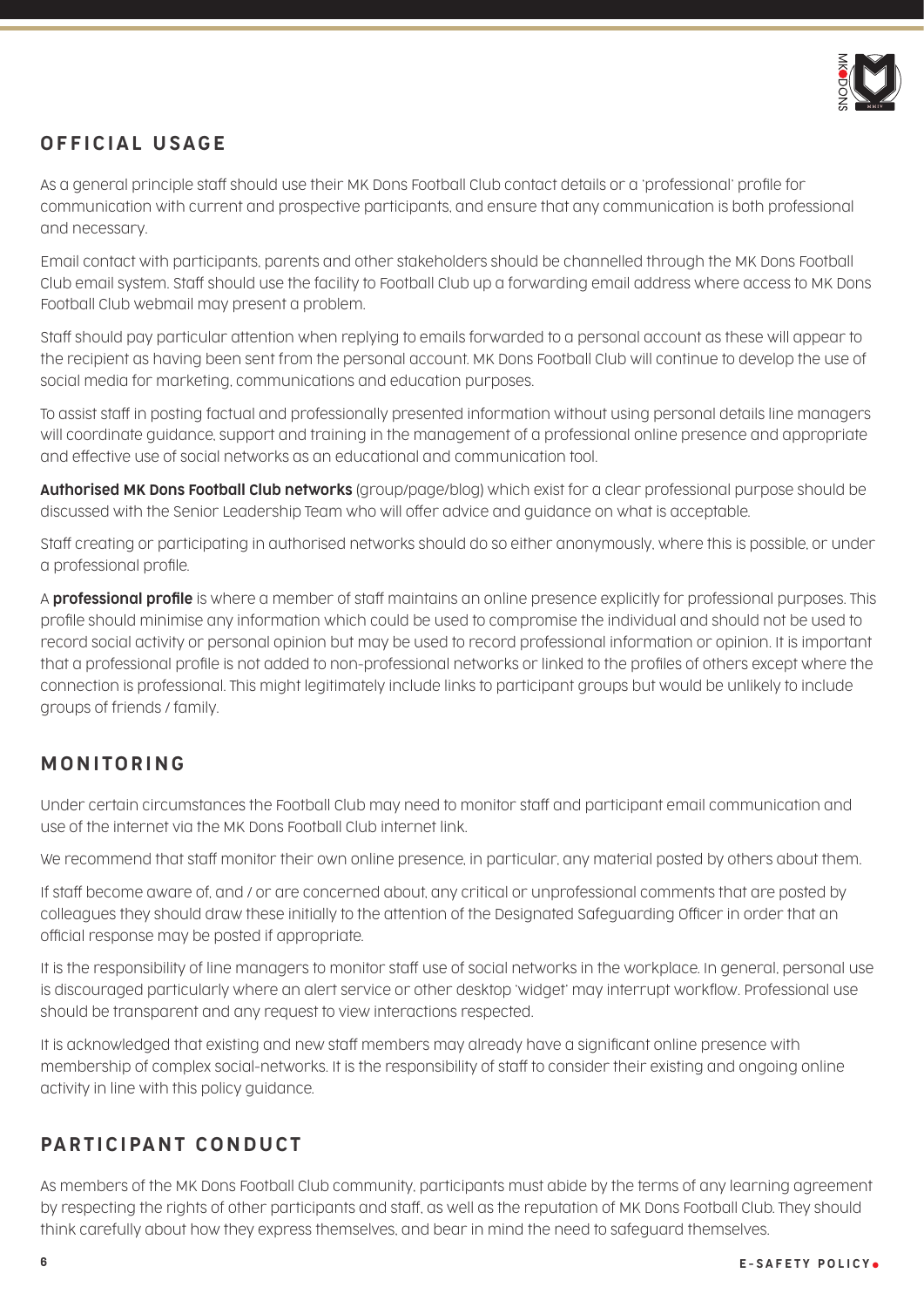

Material posted on the internet can be hard to delete and should, therefore, be considered permanent.

#### Participants must not post comments on a social networking site or blog, or send text messages:

- That could be viewed as bullying or harassing another member of the Football Club community
- That are counter to MK Dons Football Club's Equality and Diversity policy
- That explicitly encourages other members of the community to break the law
- That are likely to bring MK Dons Football Club (or other organisations within the group) into disrepute
- Participants should not post photos that they might not wish others to see.
- Participants must not share photos that are deemed to be "youth produced sexual imagery".

Where staff become aware of this a procedure to follow is outlined in Annexe 1 of this policy. Participants should not invite staff to join social networks or follow purely personal profiles.

Participants will be given guidance on appropriate use of the internet and e-safety through tutorial and displays.

If a participant has cause for concern regarding use of the internet or social networking, they must report the incident immediately to a member of staff. There may be occasions where this will be treated as a safeguarding issue.

### NOTES / DEFINITIONS

**Open** communication takes place in a public forum which can be viewed by unknown internet users i.e. the general public

Closed communication is where the participants are all known to each other. Most closed communication will be between two individuals (e.g. email exchange) but would also include 'friends only' groups or sites with registered members etc.

**Public** information is that which can be accessed anonymously by internet users who are unknown to the originator.

Private information is that which is only available to a limited, known sub-Football Club of internet users or solely by the owner of the information themselves.

The **originator** of online content is the individual who first uploads or creates the content using online tools.

**Distribution** - posting, uploading, adding, or forwarding digital content via electronic, web-based systems (including email) constitutes distribution of that content. A choice to publicly distribute private information is the responsibility of the distributor NOT the originator or the maintainer of the system used to distribute.

It is the responsibility of content originators to understand the system they are using and, where control cannot be guaranteed, to amend use of the system accordingly.

Adding content to online systems, other than those designed solely for storage purposes, will be seen as distribution of that content.

Content which is 'personal' in nature but made **available** to a public audience either deliberately or by carelessness will be considered the responsibility of the originator/ distributor of the content (e.g. the photographer NOT the subject of the photograph)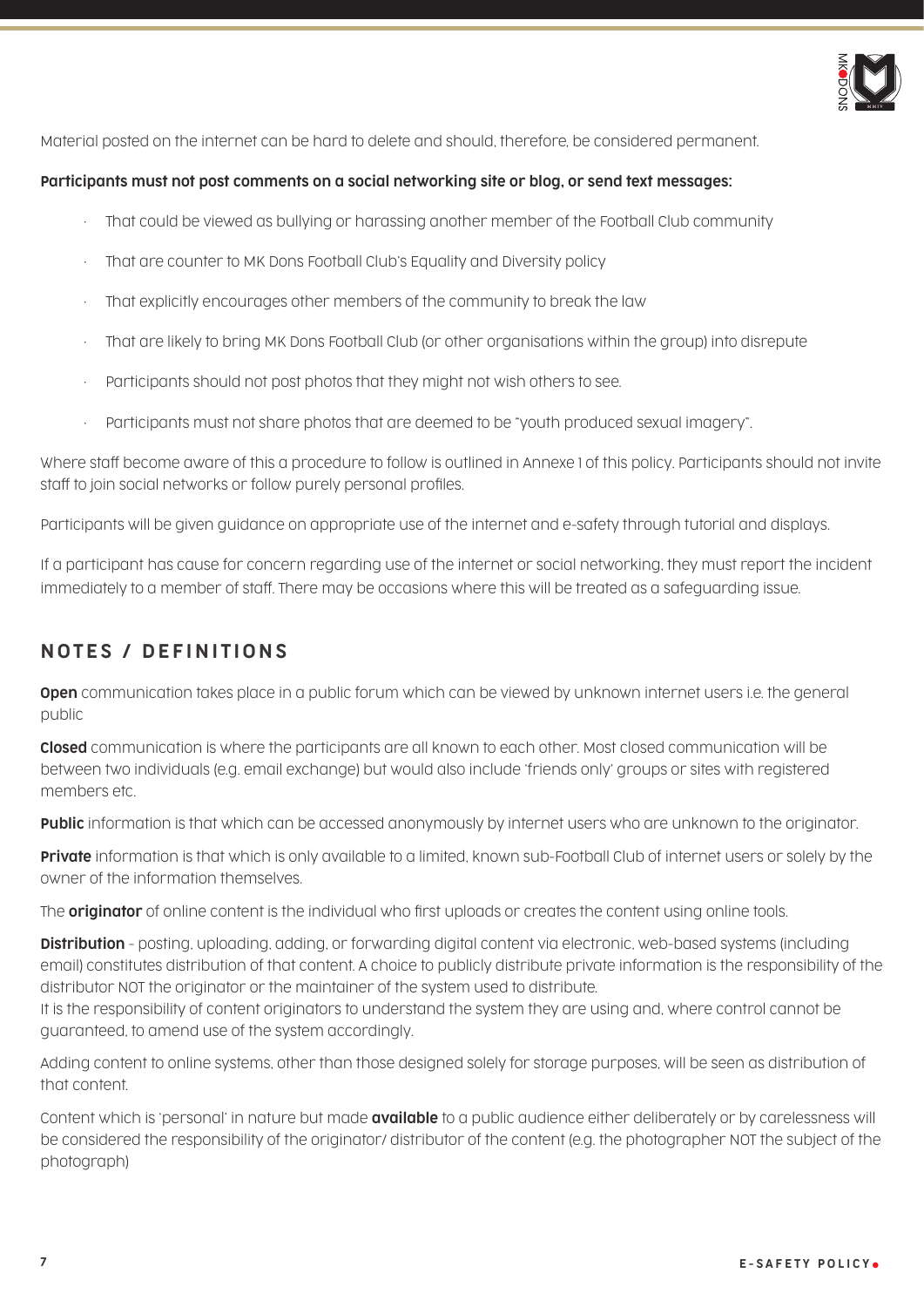

Whilst an initial interaction may be 'private', the content of any e-communication with a participant or parent must be considered permanent and de-facto public because there can be no guarantee sought or given that the student/parent will not re- distribute content publicly.

If private information is re-distributed without the consent of the originator this is the responsibility of the distributor. However, where such information is inappropriate it may be necessary for the originator to defend the initial process of distribution which placed it in a vulnerable position.

# EQUALITY AND DIVERSITY

As with all MK Dons Football Club Policies and Procedures due care has been taken to ensure that this policy is appropriate to all employees regardless of gender, race, ethnicity, disability, sexual orientation, marital status, gender identity, religion or age.

The policy will be applied fairly and consistently whilst upholding MK Dons Football Club's commitment to providing equality to all.

### ASSOCIATED GUIDANCE AND POLICIES

This policy is to be read and understood alongside the following guidance and policy documents that can be found on the shared drive or that can be provided to staff and volunteers on request:

- Safer Recruitment Policy
- Safeguarding Policy
- Dealing with allegations against employees/volunteers
- Female Genital Mutilation (FGM) Statement
- Prevent Strategy
- Child Sexual Exploitation Strategy
- Modern day Slavery Statement

### USEFUL LINKS FOR FURTHER INFORMATION

Child Exploitation & Online Protection Centre: http://ceop.police.uk/ Child Exploitation & Online Protection: https://www.thinkuknow.co.uk/ Internet Watch Foundation: http://mobile.iwf.org.uk DirectGov-'Staying Safe Online': http://www.nidirect.gov.uk/staying-safe-online Get Safe Online: http://www.getsafeonline.org http://www. childnet.com/ resources/picture-this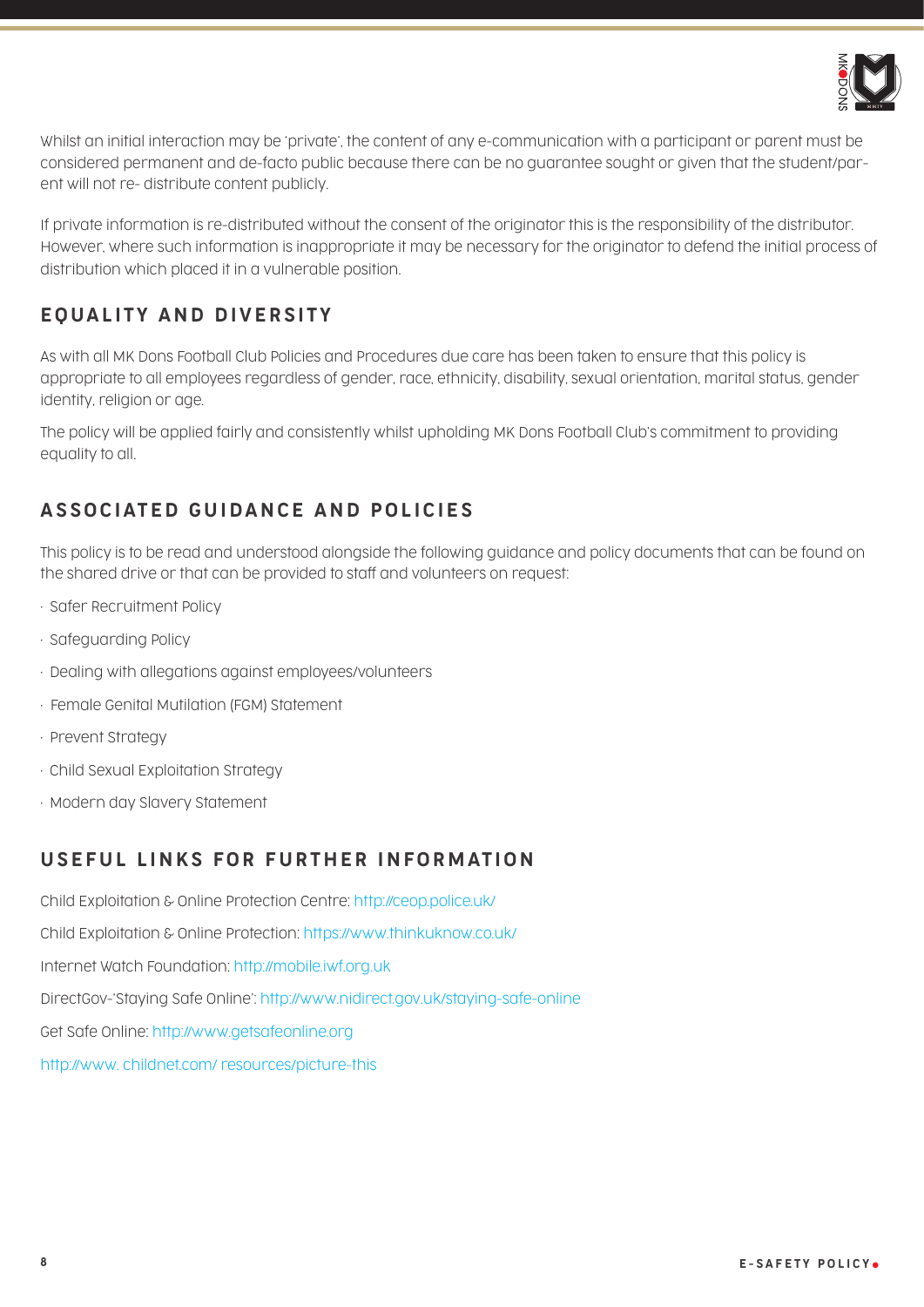

### APPENDIX 1

### GUIDANCE ON DEALING WITH YOUTH PRODUCED SEXUAL IMAGERY

The initial review meeting should consider the initial evidence and aim to establish:

- Whether there is an immediate risk to a young person or young people.
- If a referral should be made to the police and/or children's social care.
- If it is necessary to view the imagery in order to safeguard the young person in most cases, imagery should not be viewed.
- What further information is required to decide on the best response?
- Whether the imagery has been shared widely and via what services and/or platforms. This may be unknown.
- Whether immediate action should be taken to delete or remove images from devices or online services.
- Any relevant facts about the young people involved which would influence risk assessment.
- If there is a need to contact another organisation, school, college, setting or individual.
- Whether to contact parents or carers of the people involved in most cases parents should be involved.

An immediate referral to police and/or children's social care16 should be made if at this initial stage:

- 1. The incident involves an adult
- 2. There is reason to believe that a young person has been coerced, blackmailed or groomed, or if there are concerns about their capacity to consent (for example owing to special educational needs)
- 3. What you know about the imagery suggests the content depicts sexual acts which are unusual for the young person's developmental stage, or are violent
- 4. The imagery involves sexual acts and any pupil in the imagery is under 13
- 5. You have reason to believe a pupil or pupil is at immediate risk of harm owing to the sharing of the imagery, for example, the young person is presenting as suicidal or self-harming

If none of the above apply then the Football Club may decide to respond to the incident without involving the police or children's social care (the Football Club can choose to escalate the incident at any time if further information/concerns come to light).

#### ASSESSING THE RISKS

The circumstances of incidents can vary widely. If at the initial review stage a decision has been made not to refer to police and/or children's social care, a further review (including an interview with the young people involved) should be made to establish the facts and assess the risks.

When assessing the risks the following should be considered:

- Why was the imagery shared? Was the young person coerced or put under pressure to produce the imagery?
- Who has shared the imagery? Where has the imagery been shared? Was it shared and received with the knowledge of the pupil in the imagery?
- Are there any adults involved in the sharing of imagery?